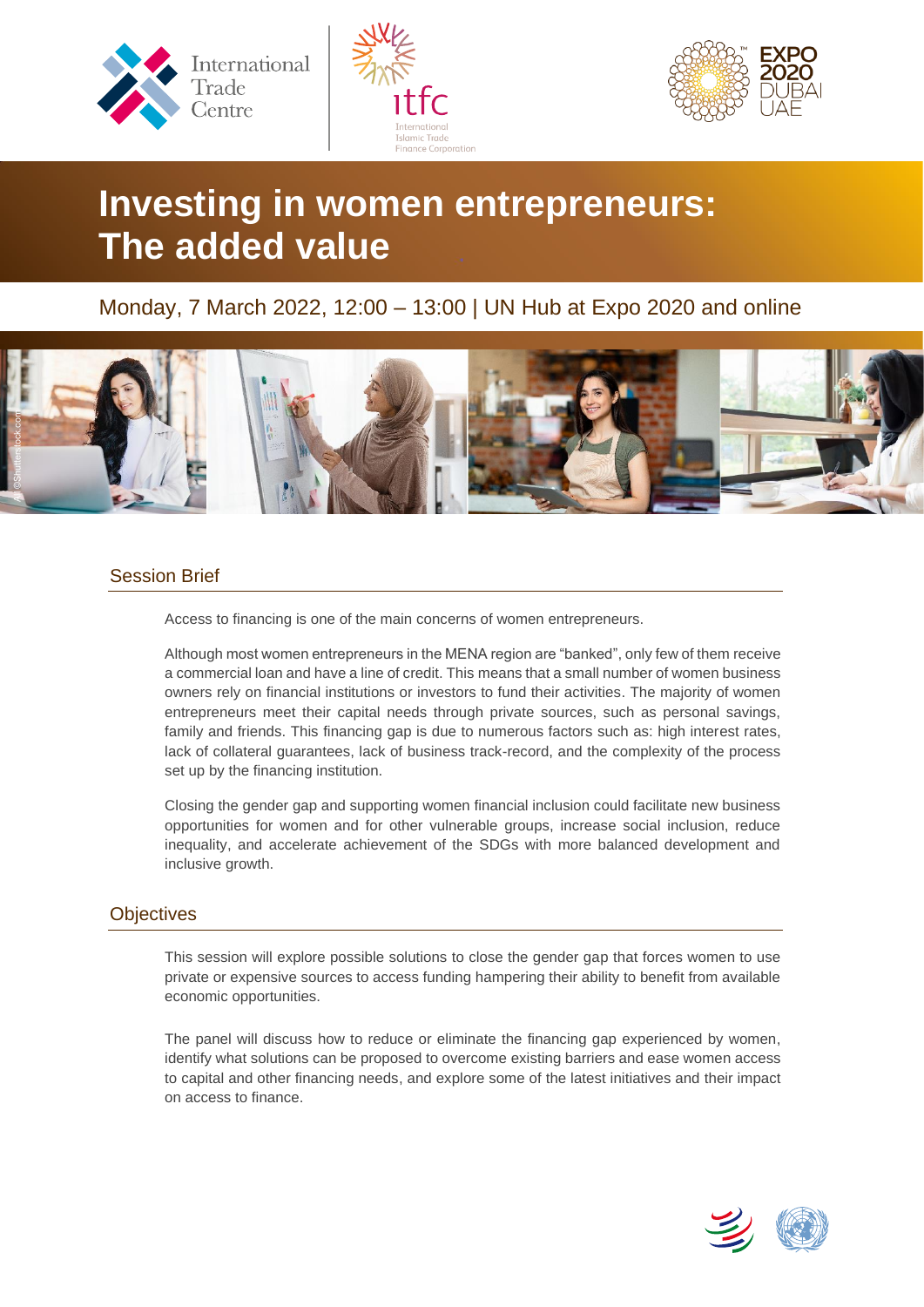### Expected outcomes

- Identify major constraints faced by women in the MENA and Africa regions and understand the reasons that could explain the limited access to financing.
- Share good practices and lessons learnt from some initiatives in terms of promoting gender specific financing, supporting women empowerment and facilitate access to finance.
- Shed light on the role played by Angel investors and other impact investments to help women and narrow the gender gap in financing.
- Propose possible solutions to ease access to finance, support women to progress and grow their businesses, and to accelerate achievement of the SDGs.

#### **Logistics**

- You will soon receive a **QR code** by email for your temporary access badge.
- Speakers joining virtually: you will receive a **Zoom speaker link** shortly by email.
- Please arrive **30 min** before the session to meet the other participants and get set up for the session.
- Location: UN Hub, Opportunity Pavilion (map below)

<https://www.expo2020dubai.com/en/plan-your-visit/expo-map/expo-map-full>

• You are invited to **a cocktail on 7th March 2022 at 13:00 at CANVAS CAFE,** located in the Opportunity Pavilion, in front of UN HUB